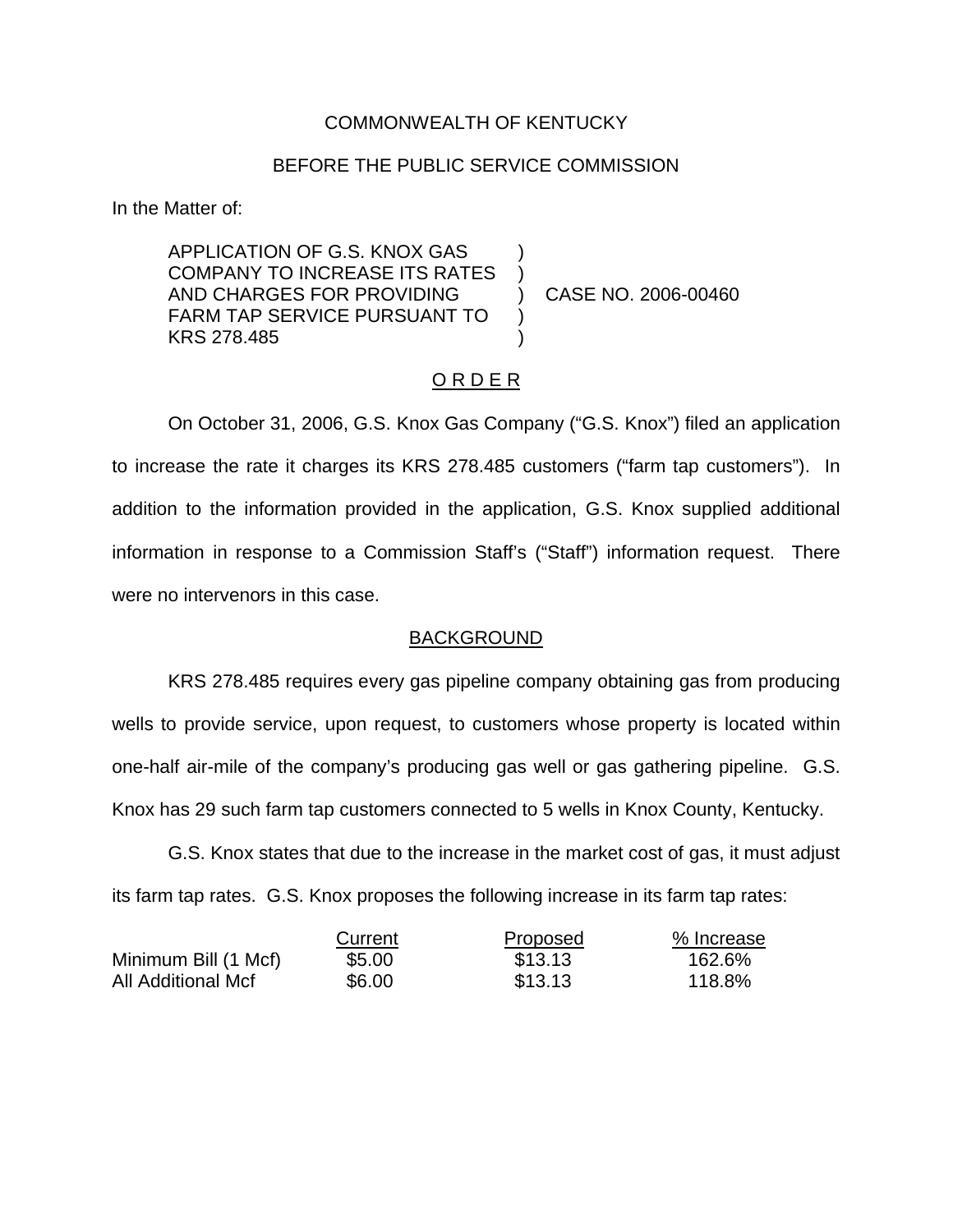807 KAR 5:026, Section 9, allows a farm tap operator to request an adjustment in rates if: (1) the percentage change in rates does not exceed the percentage change in the price index during the most recent 12-month period immediately preceding the date the proposed tariff is filed,<sup>1</sup> and (2) the proposed rate does not exceed the highest average volumetric rate of a local gas distribution utility approved by the Commission and in effect on the date the proposed tariff is filed. The percentage change in the price index during the most recent 12-month period immediately preceding the proposed tariff was a 10.9 percent decrease. G.S. Knox's proposal, which represents a 118.83 percent increase, exceeds this percentage change in the price index. If this situation occurs, the regulation requires the utility to provide its costs to provide service during the previous 2 years, ending not more then 90 days from the date the proposed tariff is filed. G.S. Knox supplied an analysis of its administrative and proposed gas costs but, rather than using the criteria set forth in 807 KAR 5:026, G.S. Knox proposes to use a 12-month New York Mercantile Exchange ("NYMEX") price strip and an average of the 24-month Appalachian differential to calculate the gas cost portion of its rate. The Commission notes that natural gas prices have been volatile since 2000 and finds that a price based on the NYMEX futures is more representative of current gas prices than a two-year historical average.

The Commission has accepted and approved this pricing mechanism in many prior farm tap cases, as a reasonable proxy for the requirements of the regulation. The

 $1$  807 KAR 5:026 defines price index as the average of the producer price indexutility natural gas (PPI-05) for the most recent 12 month period as published monthly by the United States Department of Labor, Bureau of Labor Statistics.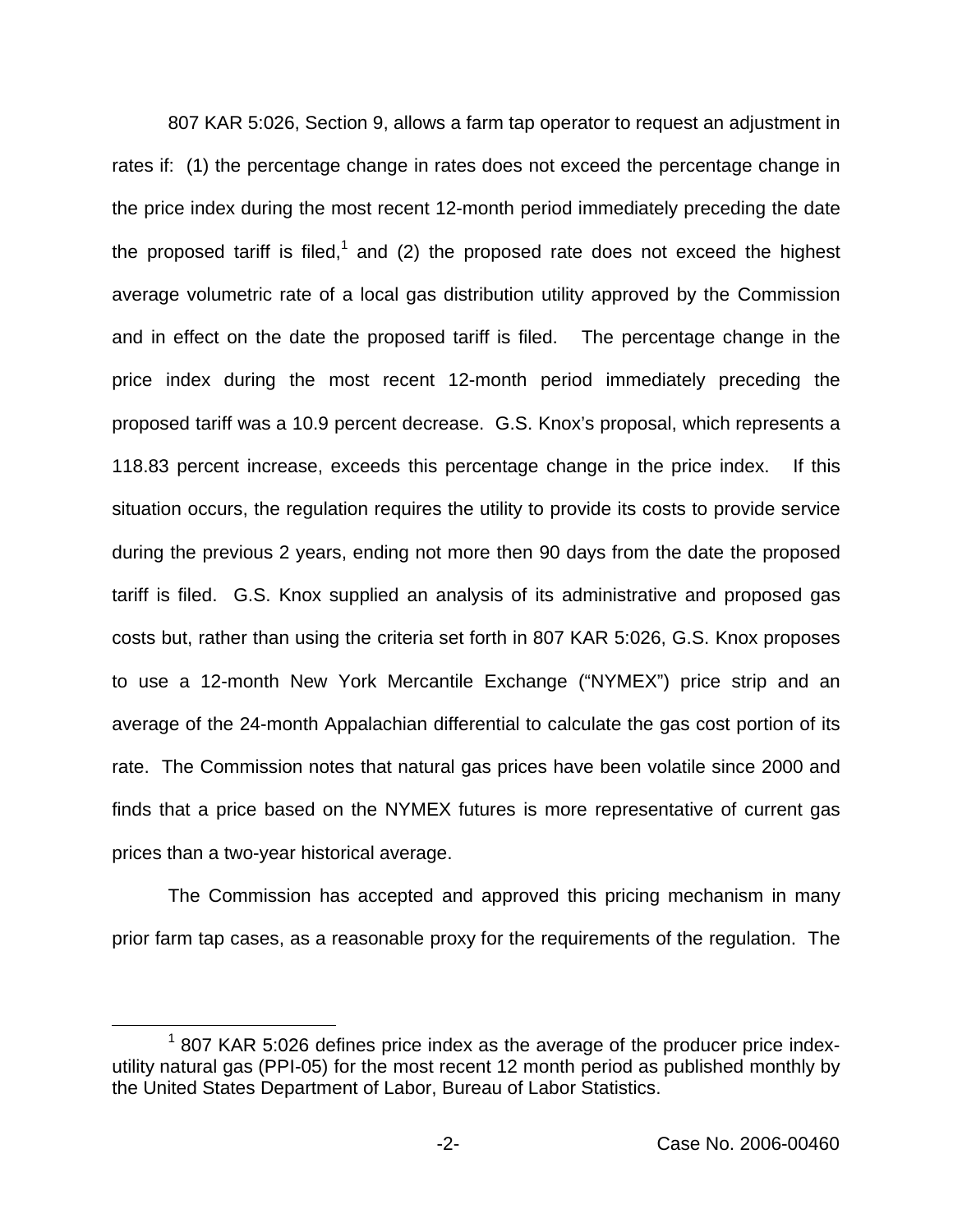most recent accepting this methodology being Case No. 2006-00122.<sup>2</sup> Therefore we will continue to accept this method in determining the rate.

The Commission, having considered the evidence of record and being otherwise sufficiently advised, finds that the rates, charges, and terms in the Appendix to this Order are fair, just, and reasonable, in the public interest, and should be approved effective with the date of this Order.

IT IS THEREFORE ORDERED that:

1. G.S. Knox's proposed rate is approved.

2. The rates in the Appendix, attached hereto and incorporated herein, are approved for service rendered on and after the date of this order.

3. Within 20 days of the date of this Order, G.S. Knox shall file with this Commission its revised tariff showing the effective date, the date of issue, and a statement that it is issued pursuant to this Order.

 $2^2$  Case No. 2006-00122, The Notice of Proposed Rate Change for G. S. Knox Natural Gas Company, Order dated December 20, 2006.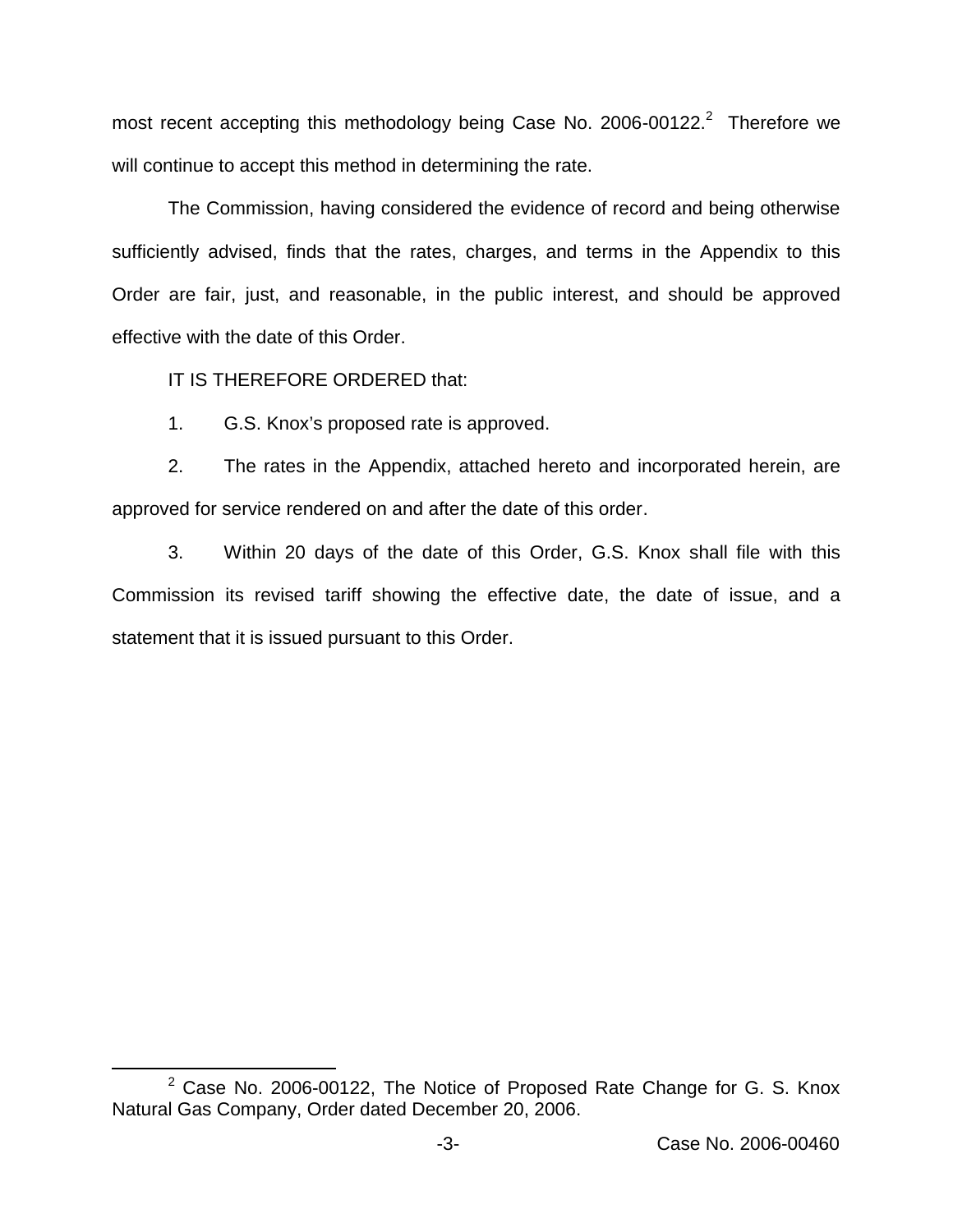Done at Frankfort, Kentucky, this 22<sup>nd</sup> day of January, 2007.

By the Commission

ATTEST:

**Executive Director** 

Case No. 2006-00460